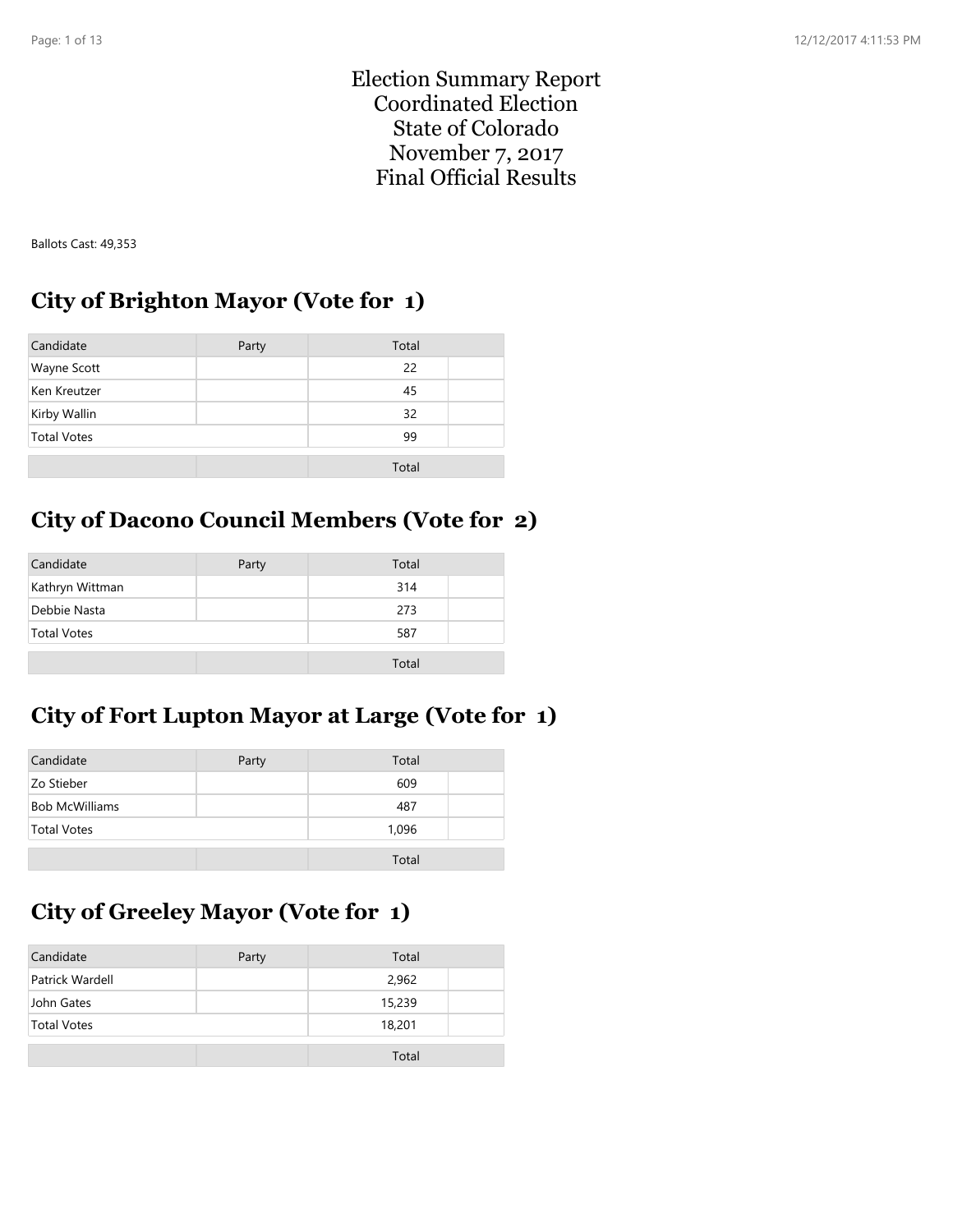# **City of Greeley At-Large Councilmember (Vote for 1)**

| Candidate            | Party | Total  |  |
|----------------------|-------|--------|--|
| Stacy Suniga         |       | 7,127  |  |
| Thomas J. Marlo      |       | 2,634  |  |
| <b>Edward Mirick</b> |       | 7,462  |  |
| <b>Total Votes</b>   |       | 17,223 |  |
|                      |       | Total  |  |

## **City of Brighton Councilmember Ward 1 (Vote for 1)**

| Candidate          | Party | Total |  |
|--------------------|-------|-------|--|
| Joan Kniss         |       | 41    |  |
| Matt Johnston      |       | 41    |  |
| Andrew W. Butler   |       | 11    |  |
| <b>Total Votes</b> |       | 93    |  |
|                    |       | Total |  |

# **City of Brighton Councilmember Ward 2 (Vote for 1)**

| Candidate              | Party | Total         |  |
|------------------------|-------|---------------|--|
| <b>Gregory Mills</b>   |       | $\mathcal{P}$ |  |
| D. R. Dill             |       | 3             |  |
| Ferman "Sonny" Maestas |       |               |  |
| <b>Total Votes</b>     |       | 6             |  |
|                        |       | Total         |  |

#### **City of Fort Lupton Ward I Councilmember (Vote for 1)**

| Candidate     | Party | Total |  |
|---------------|-------|-------|--|
| Shannon Rhoda |       | 183   |  |
| Total Votes   |       | 183   |  |
|               |       | Total |  |

# **City of Fort Lupton Ward II Councilmember (Vote for 1)**

| Total |
|-------|
| 365   |
| 365   |
| Total |
|       |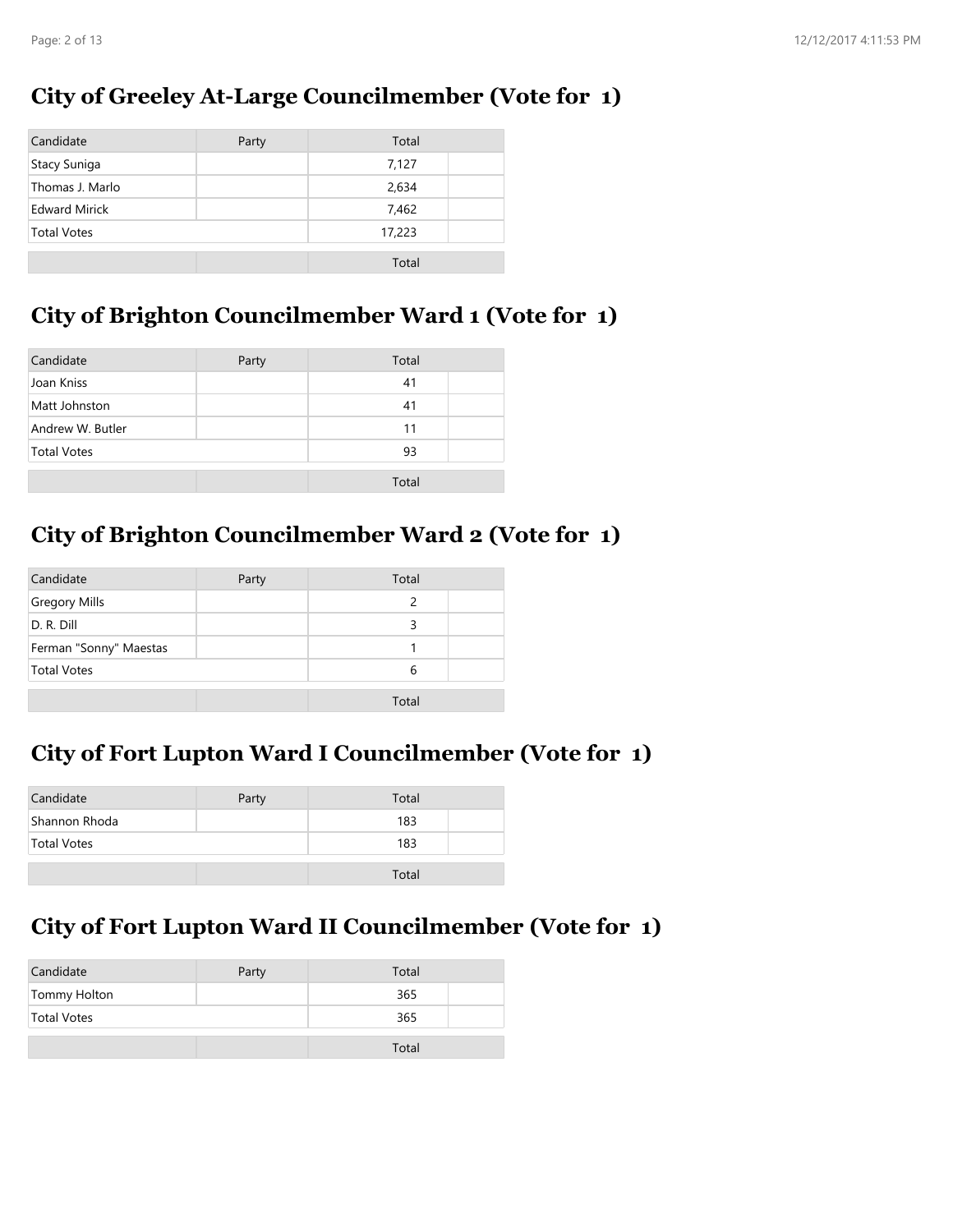## **City of Fort Lupton Ward III Councilmember (Vote for 1)**

| Candidate       | Party | Total |  |
|-----------------|-------|-------|--|
| Michael Sanchez |       | 326   |  |
| Total Votes     |       | 326   |  |
|                 |       | Total |  |

## **City of Greeley Ward II Councilmember (Vote for 1)**

| Candidate           | Party | Total |  |
|---------------------|-------|-------|--|
| Lavonna Longwell    |       | 1,168 |  |
| <b>Brett Payton</b> |       | 1,170 |  |
| <b>Total Votes</b>  |       | 2,338 |  |
|                     |       |       |  |
|                     |       | Total |  |

## **City of Greeley Ward III Councilmember (Vote for 1)**

| Candidate          | Party | Total |  |
|--------------------|-------|-------|--|
| Mike Fitzsimmons   |       | 3,924 |  |
| Roger Kaveny       |       | 992   |  |
| William G. Vetesy  |       | 987   |  |
| <b>Total Votes</b> |       | 5,903 |  |
|                    |       | Total |  |

#### **Brighton School District 27J Director District No. 2 (Vote for 1)**

| Candidate           | Party | Total |  |
|---------------------|-------|-------|--|
| <b>Gary Mikes</b>   |       | 56    |  |
| Kevin Robert Kerber |       | 58    |  |
| <b>Total Votes</b>  |       | 114   |  |
|                     |       | Total |  |

#### **Brighton School District 27J Director District No. 4 (Vote for 1)**

| Candidate              | Party | Total |  |
|------------------------|-------|-------|--|
| <b>Blaine Nickeson</b> |       | 63    |  |
| Greg Lee               |       | 49    |  |
| <b>Total Votes</b>     |       | 112   |  |
|                        |       | Total |  |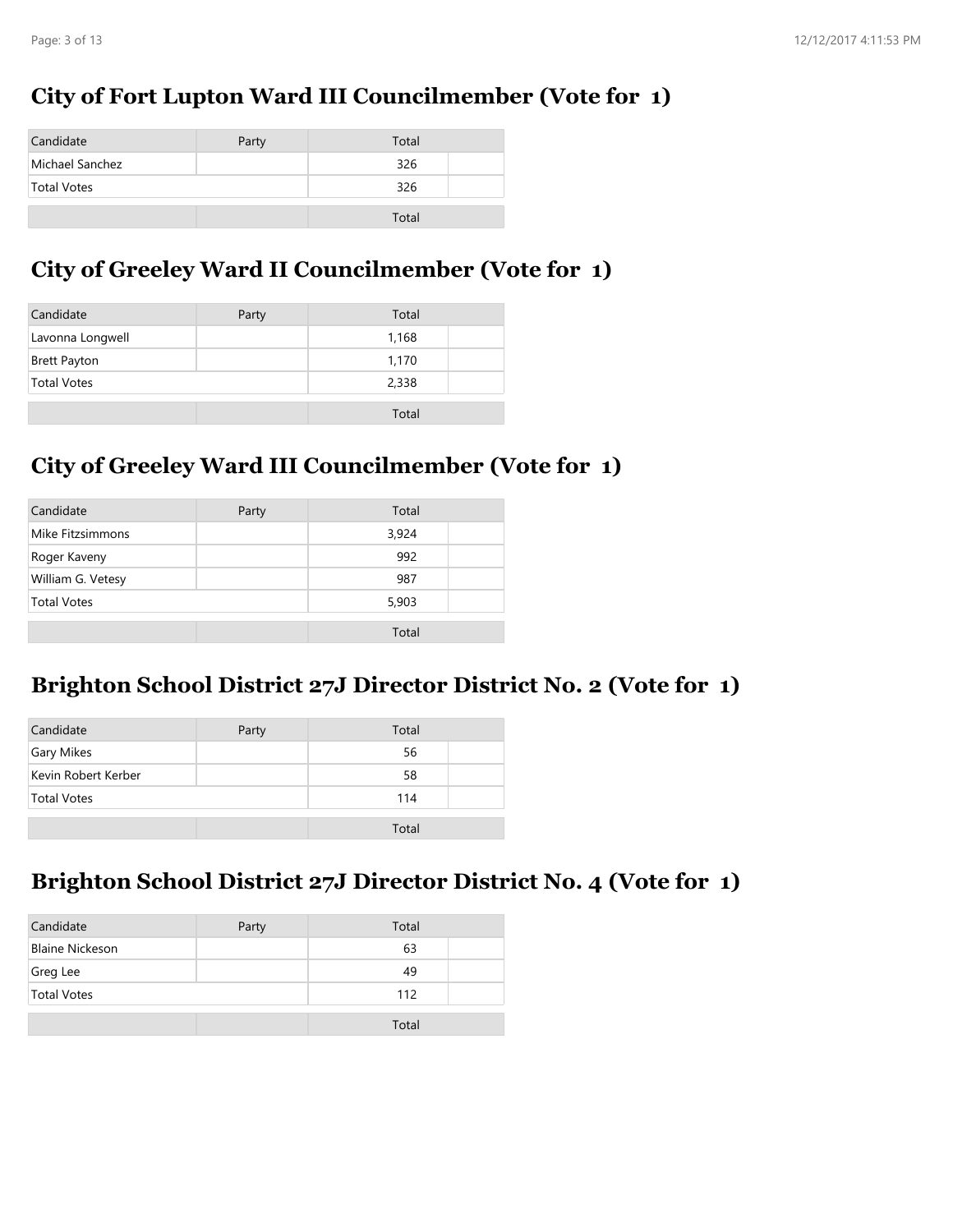## **Brighton School District 27J Director District No. 5 (Vote for 1)**

| Candidate           | Party | Total |  |
|---------------------|-------|-------|--|
| Kerrie A. Gutierrez |       | 34    |  |
| Mandy Thomas        |       | 87    |  |
| <b>Total Votes</b>  |       | 121   |  |
|                     |       | Total |  |

### **Brighton School District 27J Director District No. 6 (Vote for 1)**

| Candidate            | Party | Total |  |
|----------------------|-------|-------|--|
| Jennifer Venerable   |       | 70    |  |
| Stanley Lewis Hiller |       | 49    |  |
| <b>Total Votes</b>   |       | 119   |  |
|                      |       | Total |  |

### **Weld County School District RE-9 Director District A (Vote for 1)**

| Party | Total |       |
|-------|-------|-------|
|       | 410   |       |
|       | 573   |       |
|       | 983   |       |
|       |       |       |
|       |       | Total |

#### **Weld County School District RE-9 Director District C (Vote for 1)**

| Candidate   | Party | Total |  |
|-------------|-------|-------|--|
| John Scanga |       | 826   |  |
| Total Votes |       | 826   |  |
|             |       | Total |  |

## **Weld County School District RE-10J Director District A (Vote for 1)**

| Candidate                                   | Party | Total |  |
|---------------------------------------------|-------|-------|--|
| There are no candidates for<br>this office. |       |       |  |
| Total Votes                                 |       |       |  |
|                                             |       | Total |  |

#### **Weld County School District RE-10J Director District B (Vote for 1)**

| Candidate     | Party | Total |  |
|---------------|-------|-------|--|
| Leonard Krise |       | 144   |  |
| Total Votes   |       | 144   |  |
|               |       | Total |  |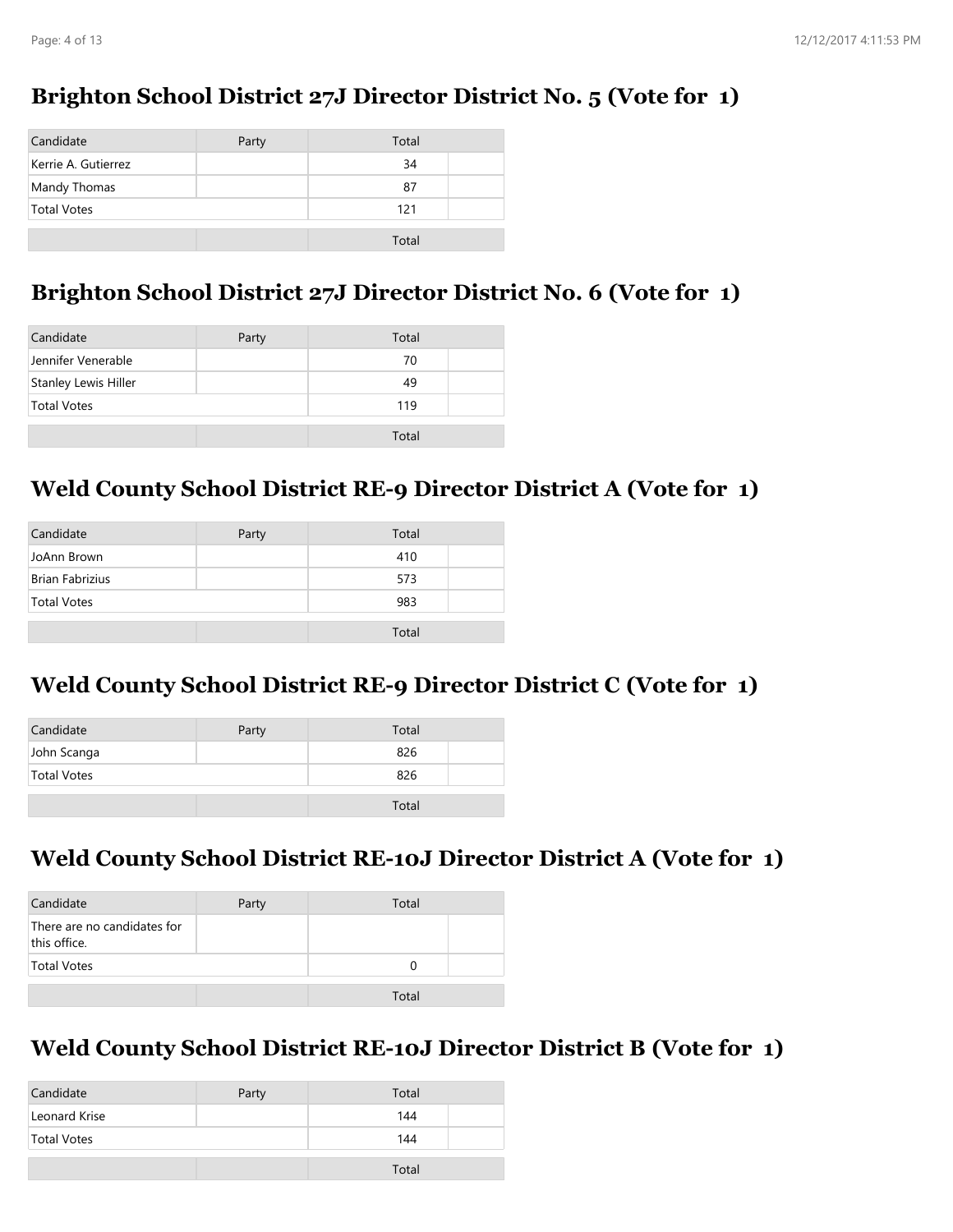## **Weld County School District RE-10J Director District C (Vote for 1)**

| Candidate          | Party | Total |  |
|--------------------|-------|-------|--|
| Marlene G Hale     |       | 139   |  |
| <b>Total Votes</b> |       | 139   |  |
|                    |       |       |  |
|                    |       | Total |  |

### **Weld Re-8 School District Director District A (Vote for 1)**

| Candidate                                   | Party | Total |  |
|---------------------------------------------|-------|-------|--|
| There are no candidates for<br>this office. |       |       |  |
| <b>Total Votes</b>                          |       |       |  |
|                                             |       | Total |  |

## **Weld Re-8 School District Director District C (Vote for 1)**

| Candidate          | Party | Total |  |
|--------------------|-------|-------|--|
| Matthew Ryan Adame |       | 960   |  |
| Janice A Wilkin    |       | 670   |  |
| <b>Total Votes</b> |       | 1,630 |  |
|                    |       | Total |  |

#### **Weld Re-8 School District Director District D (Vote for 1)**

| Candidate          | Party | Total |  |
|--------------------|-------|-------|--|
| Gabriel Saucedo    |       | 670   |  |
| Heather Taylor     |       | 977   |  |
| <b>Total Votes</b> |       | 1,647 |  |
|                    |       | Total |  |

#### **Weld Re-8 School District Director District F (Vote for 1)**

| Candidate              | Party | Total |  |
|------------------------|-------|-------|--|
| Michelle Diane Bettger |       | 1.340 |  |
| <b>Total Votes</b>     |       | 1,340 |  |
|                        |       | Total |  |

## **Weld Re-8 School District Director District G (Vote for 1)**

| Candidate          | Party | Total |
|--------------------|-------|-------|
| Kehle R. Griego    |       | 801   |
| Nalleli Valverde   |       | 697   |
| <b>Total Votes</b> |       | 1.498 |
|                    |       | Total |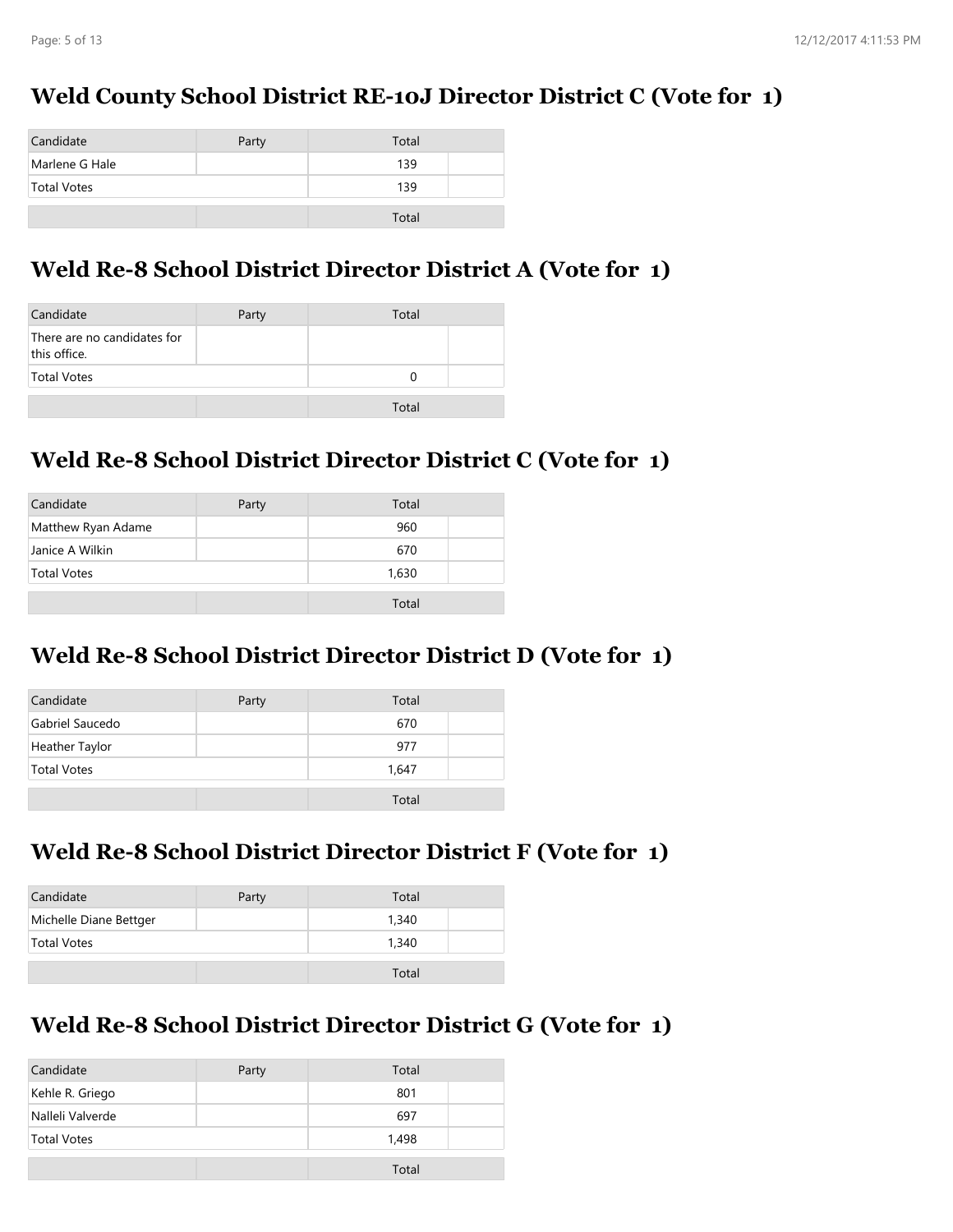### **Weld County School District 6 Board of Education School Director (Vote for 4)**

| Candidate          | Party | Total  |  |
|--------------------|-------|--------|--|
| J. Michael Mathews |       | 10,151 |  |
| Roger A. DeWitt    |       | 11,292 |  |
| John W. Haefeli    |       | 11,801 |  |
| Rhonda C. Solis    |       | 11,430 |  |
| <b>Total Votes</b> |       | 44,674 |  |
|                    |       | Total  |  |

#### **Weld County School District RE-5J Director District A (Vote for 1)**

| Candidate          | Party | Total |  |
|--------------------|-------|-------|--|
| Cathy Hull         |       | 1.921 |  |
| <b>Total Votes</b> |       | 1.921 |  |
|                    |       | Total |  |

### **Weld County School District RE-5J Director District C (Vote for 1)**

| Candidate          | Party | Total |  |
|--------------------|-------|-------|--|
| Peggy Wakeman      |       | 1,340 |  |
| Rosanna M Parks    |       | 840   |  |
| <b>Total Votes</b> |       | 2,180 |  |
|                    |       | Total |  |

#### **Weld County School District RE-5J Director District E (Vote for 1)**

| Candidate          | Party | Total |  |
|--------------------|-------|-------|--|
| Stephen M Lydon    |       | 780   |  |
| Michael D Wailes   |       | 1,380 |  |
| <b>Total Votes</b> |       | 2,160 |  |
|                    |       | Total |  |

#### **Pawnee School District RE-12 Board of Education (Vote for 3)**

| Party | Total |       |
|-------|-------|-------|
|       | 155   |       |
|       | 127   |       |
|       | 164   |       |
|       | 98    |       |
|       | 544   |       |
|       |       |       |
|       |       | Total |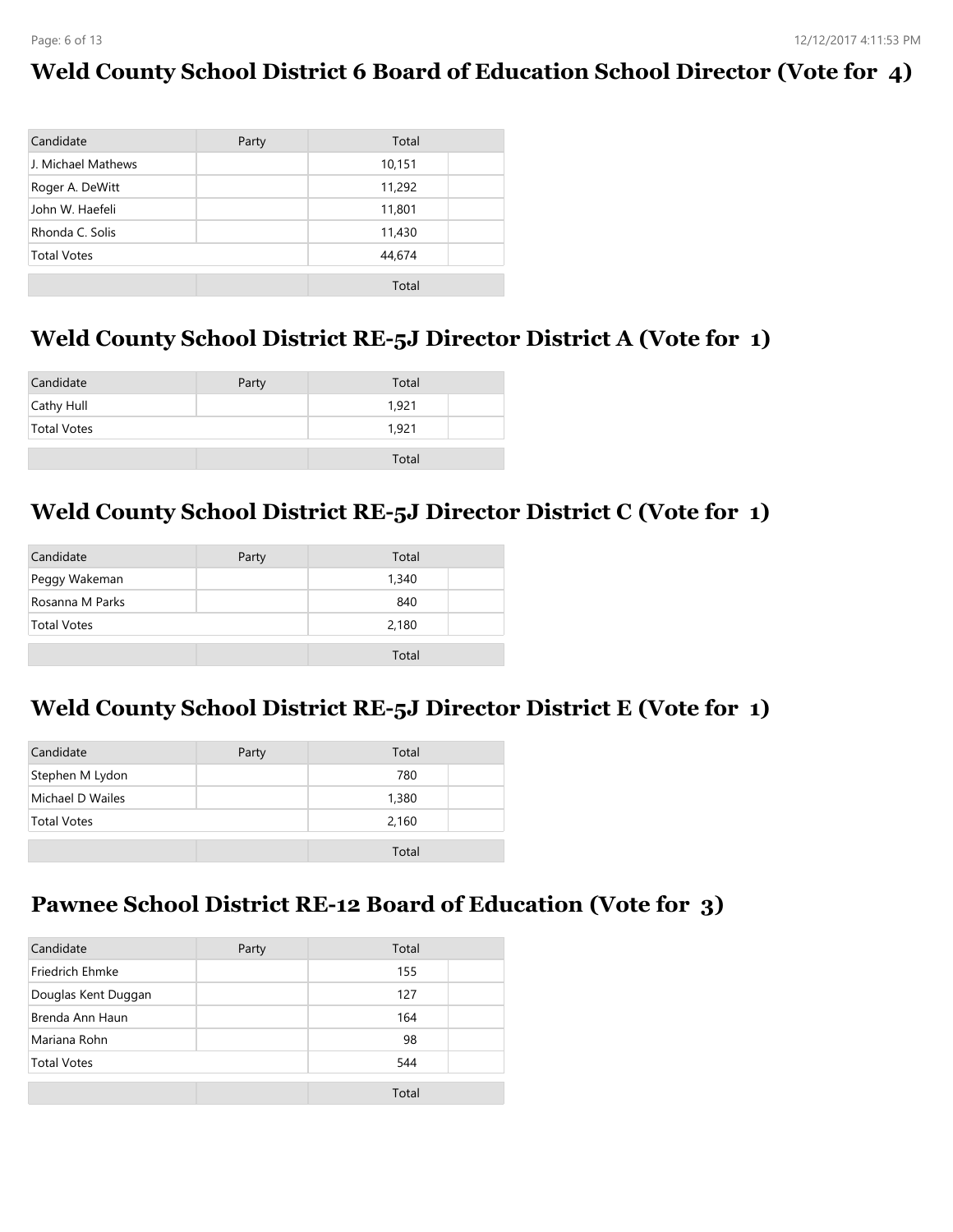# **Thompson School District R2-J Board of Education Director District B (Vote for 1)**

| Candidate          | Party | Total |  |
|--------------------|-------|-------|--|
| Paul Bankes        |       | 76    |  |
| <b>Total Votes</b> |       | 76    |  |
|                    |       |       |  |

## **Thompson School District R2-J Board of Education Director District E (Vote for 1)**

| Candidate        | Party | Total |  |
|------------------|-------|-------|--|
| Lori Hvizda Ward |       | 66    |  |
| Total Votes      |       | 66    |  |
|                  |       | Tota  |  |

#### **Thompson School District R2-J Board of Education Director District F (Vote for 1)**

| Candidate          | Party           | Total |  |
|--------------------|-----------------|-------|--|
| Barbara Kruse      |                 | 65    |  |
| <b>Total Votes</b> |                 | 65    |  |
|                    |                 | Total |  |
| Lynn Greer         | <b>WRITE-IN</b> | O     |  |

## **Wiggins School District RE-50J Board of Education At Large (Vote for 2)**

| Candidate          | Party | Total |  |
|--------------------|-------|-------|--|
| Dale E. Fleming    |       | 8     |  |
| Sara Kopetzky      |       | 6     |  |
| Mike Miller        |       | 12    |  |
| Jodi L. Walker     |       | 5     |  |
| <b>Total Votes</b> |       | 31    |  |
|                    |       | Total |  |

#### **Weld County Referred Ballot Question 1A (Vote for 1)**

| Candidate          | Party | Total  |  |
|--------------------|-------|--------|--|
| Yes/For            |       | 18,392 |  |
| No/Against         |       | 27,316 |  |
| <b>Total Votes</b> |       | 45,708 |  |
|                    |       | Total  |  |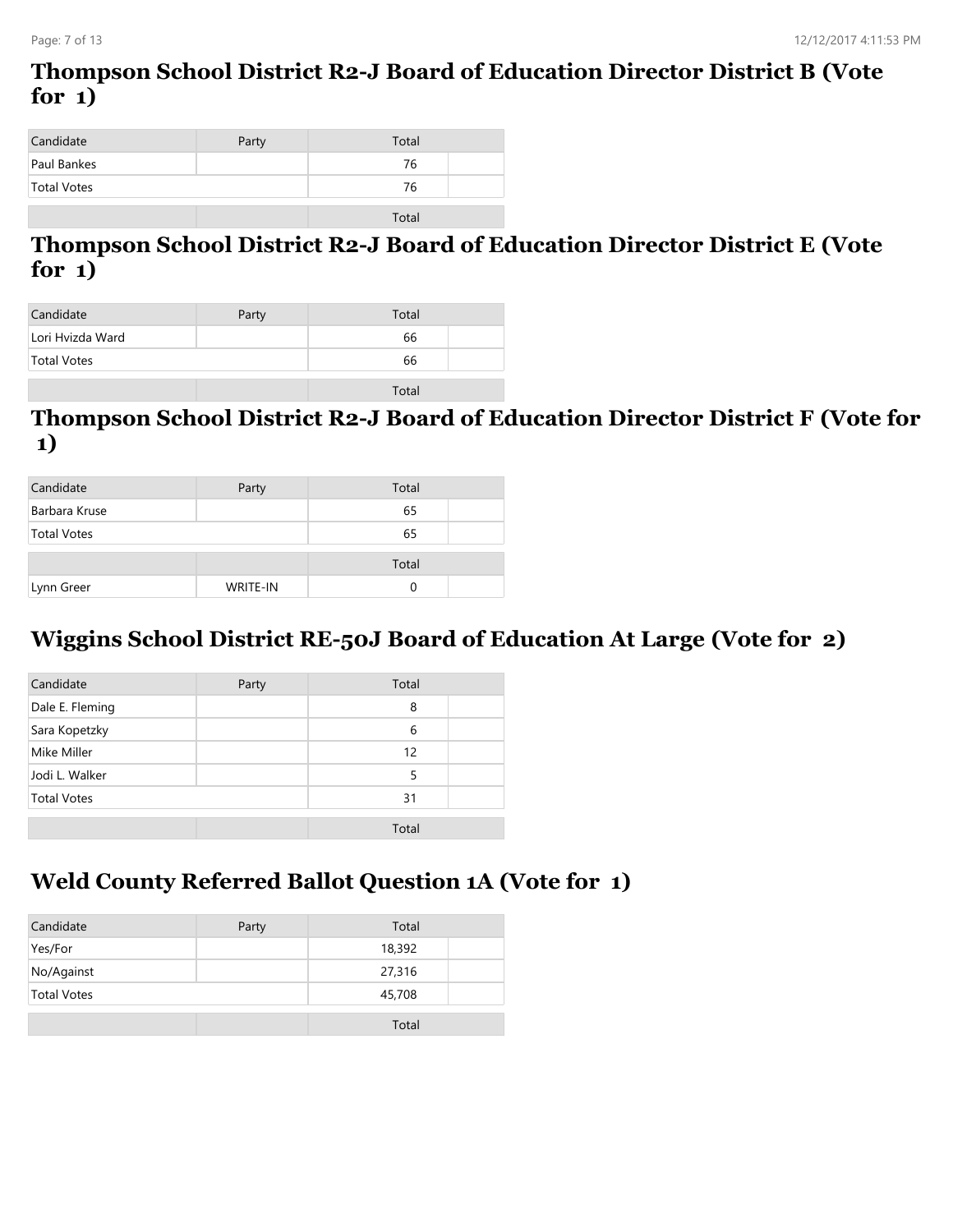## **Weld County Referred Ballot Question 1B (Vote for 1)**

| Candidate          | Party | Total  |
|--------------------|-------|--------|
| Yes/For            |       | 33,199 |
| No/Against         |       | 12,292 |
| <b>Total Votes</b> |       | 45,491 |
|                    |       | Total  |

#### **Town of Berthoud Ballot Issue 2A (Vote for 1)**

| Candidate          | Party | Total |  |
|--------------------|-------|-------|--|
| Yes/For            |       | 13    |  |
| No/Against         |       | 10    |  |
| <b>Total Votes</b> |       | 23    |  |
|                    |       | Total |  |

## **City of Brighton BALLOT ISSUE 2J (Vote for 1)**

| Candidate          | Party | Total |  |
|--------------------|-------|-------|--|
| Yes/For            |       | 26    |  |
| No/Against         |       | 75    |  |
| <b>Total Votes</b> |       | 101   |  |
|                    |       | Total |  |

## **City of Dacono Ballot Question 2F (Vote for 1)**

| Candidate          | Party | Total |  |
|--------------------|-------|-------|--|
| Yes/For            |       | 256   |  |
| No/Against         |       | 183   |  |
| <b>Total Votes</b> |       | 439   |  |
|                    |       | Total |  |

# **City of Dacono Ballot Question 2G (Vote for 1)**

| Candidate          | Party | Total |  |
|--------------------|-------|-------|--|
| Yes/For            |       | 206   |  |
| No/Against         |       | 233   |  |
| <b>Total Votes</b> |       | 439   |  |
|                    |       | Total |  |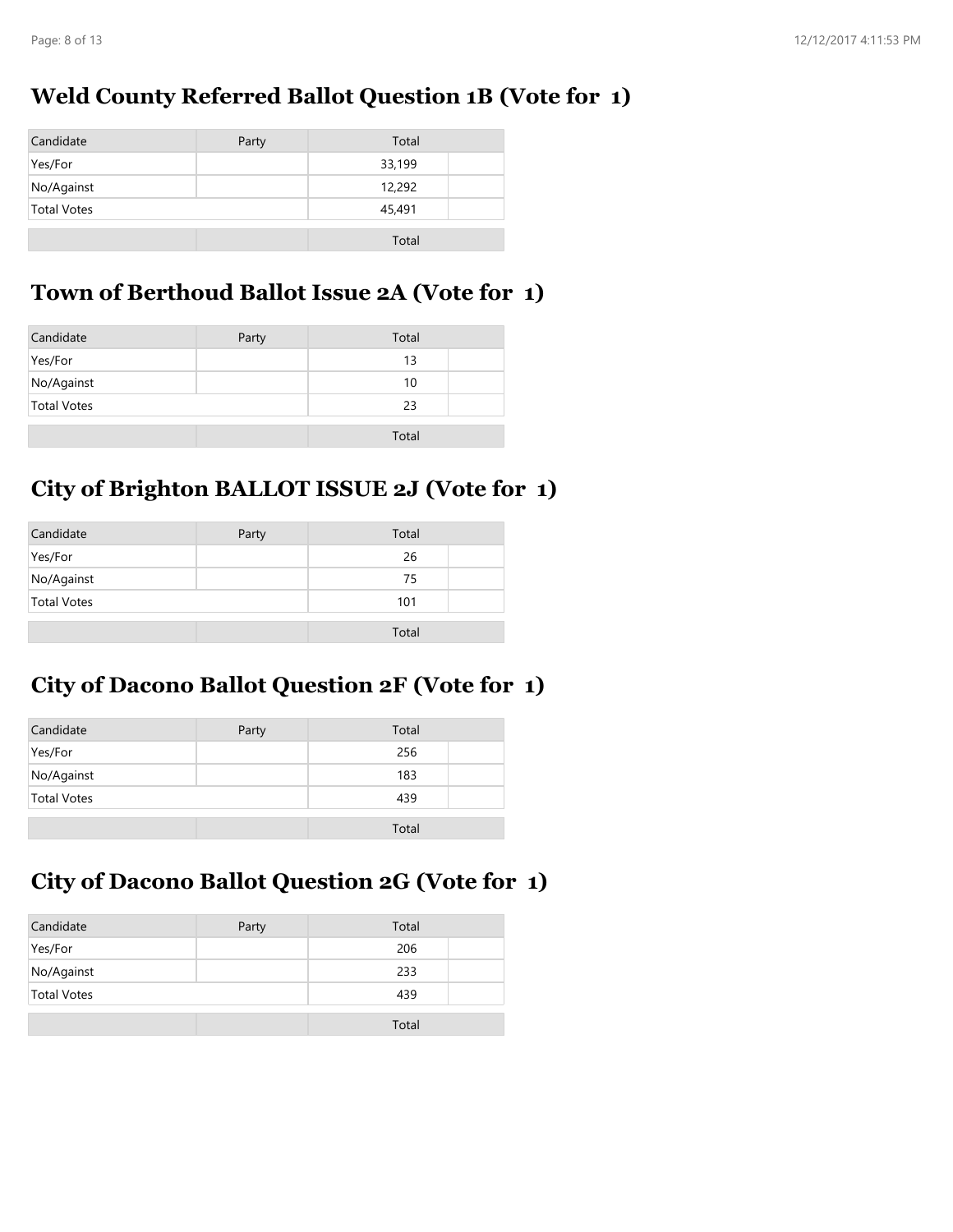### **City of Dacono Ballot Question 2H (Vote for 1)**

| Candidate          | Party | Total |
|--------------------|-------|-------|
| Yes/For            |       | 233   |
| No/Against         |       | 201   |
| <b>Total Votes</b> |       | 434   |
|                    |       | Total |

### **City of Dacono Ballot Question 2I (Vote for 1)**

| Candidate          | Party | Total |
|--------------------|-------|-------|
| Yes/For            |       | 317   |
| No/Against         |       | 125   |
| <b>Total Votes</b> |       | 442   |
|                    |       | Total |

## **City of Dacono Ballot Question 2J (Vote for 1)**

| Candidate          | Party | Total |  |
|--------------------|-------|-------|--|
| Yes/For            |       | 174   |  |
| No/Against         |       | 267   |  |
| <b>Total Votes</b> |       | 441   |  |
|                    |       | Total |  |

### **Town of Firestone Ballot Issue 2A (Vote for 1)**

| Candidate          | Party | Total |
|--------------------|-------|-------|
| Yes/For            |       | 1,820 |
| No/Against         |       | 834   |
| <b>Total Votes</b> |       | 2,654 |
|                    |       | Total |

## **Town of Firestone Ballot Question 2B (Vote for 1)**

| Candidate          | Party | Total |  |
|--------------------|-------|-------|--|
| Yes/For            |       | 1,432 |  |
| No/Against         |       | 1,155 |  |
| <b>Total Votes</b> |       | 2,587 |  |
|                    |       | Total |  |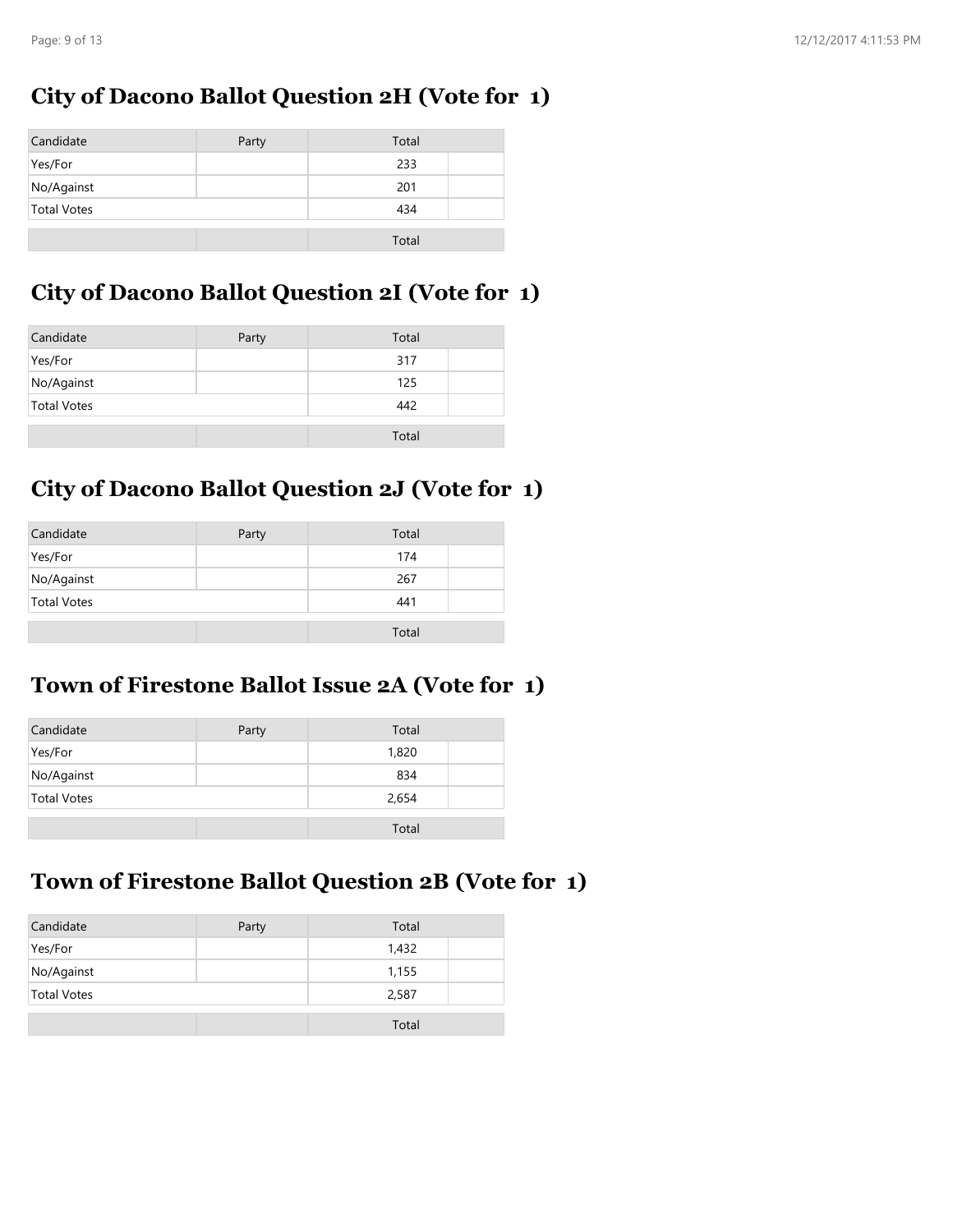## **City of Fort Lupton Ballot Question 2C (Vote for 1)**

| Candidate          | Party | Total |  |
|--------------------|-------|-------|--|
| Yes/For            |       | 713   |  |
| No/Against         |       | 376   |  |
| <b>Total Votes</b> |       | 1,089 |  |
|                    |       | Total |  |

#### **City of Greeley Ballot Issue 2K (Vote for 1)**

| Candidate          | Party | Total  |
|--------------------|-------|--------|
| Yes/For            |       | 14,344 |
| No/Against         |       | 4,406  |
| <b>Total Votes</b> |       | 18,750 |
|                    |       | Total  |

#### **City of Greeley Ballot Question 2L (Vote for 1)**

| Candidate          | Party | Total  |  |
|--------------------|-------|--------|--|
| Yes/For            |       | 11,219 |  |
| No/Against         |       | 7,140  |  |
| <b>Total Votes</b> |       | 18,359 |  |
|                    |       | Total  |  |

### **City of Greeley Ballot Question 2M (Vote for 1)**

| Candidate          | Party | Total  |  |
|--------------------|-------|--------|--|
| Yes/For            |       | 11,439 |  |
| No/Against         |       | 5,775  |  |
| <b>Total Votes</b> |       | 17,214 |  |
|                    |       | Total  |  |

## **City of Greeley Ballot Question 2N (Vote for 1)**

| Candidate          | Party | Total  |  |
|--------------------|-------|--------|--|
| Yes/For            |       | 7,932  |  |
| No/Against         |       | 9,623  |  |
| <b>Total Votes</b> |       | 17,555 |  |
|                    |       | Total  |  |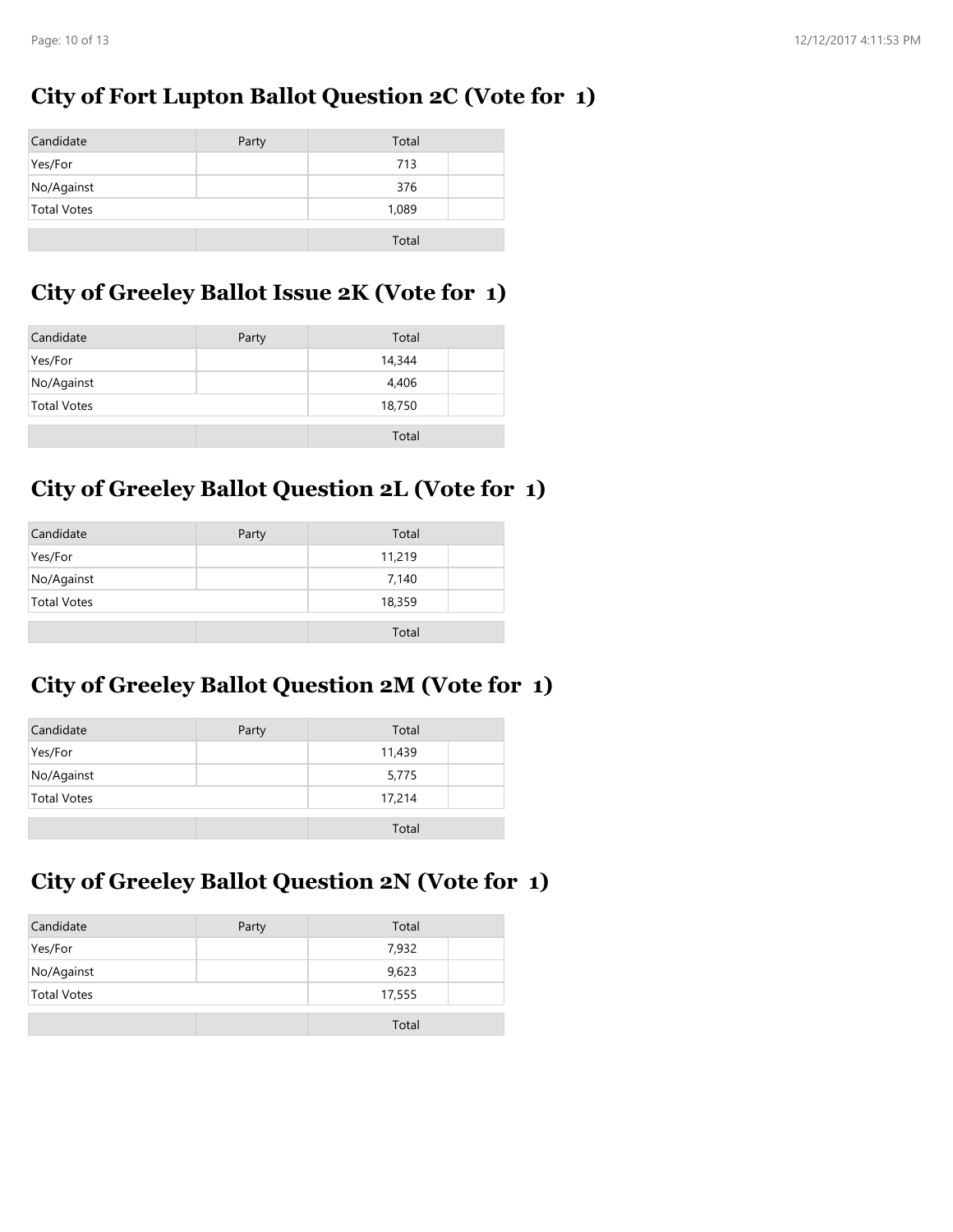### **City of Greeley Ballot Question 2O (Vote for 1)**

| Candidate          | Party | Total  |
|--------------------|-------|--------|
| Yes/For            |       | 9,940  |
| No/Against         |       | 7,170  |
| <b>Total Votes</b> |       | 17,110 |
|                    |       | Total  |

### **City of Greeley Ballot Question 2P (Vote for 1)**

| Candidate          | Party | Total  |
|--------------------|-------|--------|
| Yes/For            |       | 14,555 |
| No/Against         |       | 3,588  |
| <b>Total Votes</b> |       | 18,143 |
|                    |       | Total  |

## **Town of Hudson Ballot Issue 2Q (Vote for 1)**

| Candidate          | Party | Total |  |
|--------------------|-------|-------|--|
| Yes/For            |       | 105   |  |
| No/Against         |       | 105   |  |
| <b>Total Votes</b> |       | 210   |  |
|                    |       | Total |  |

#### **Town of Lochbuie Ballot Issue 2D (Vote for 1)**

| Candidate          | Party | Total |  |
|--------------------|-------|-------|--|
| Yes/For            |       | 314   |  |
| No/Against         |       | 371   |  |
| <b>Total Votes</b> |       | 685   |  |
|                    |       | Total |  |

#### **Town of Lochbuie Ballot Issue 2E (Vote for 1)**

| Candidate          | Party | Total |  |
|--------------------|-------|-------|--|
| Yes/For            |       | 410   |  |
| No/Against         |       | 299   |  |
| <b>Total Votes</b> |       | 709   |  |
|                    |       | Total |  |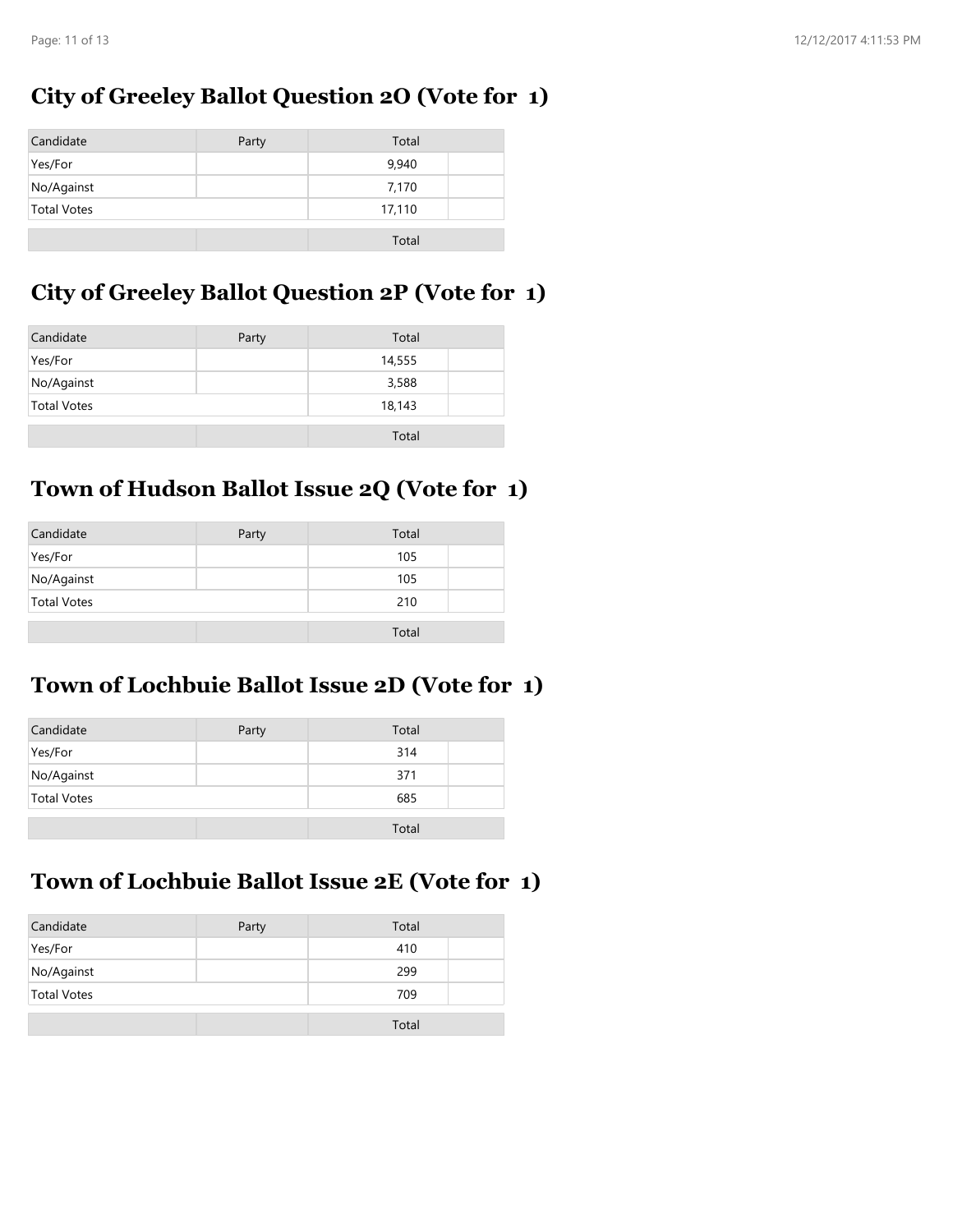## **Brighton School District 27J Ballot Issue 3D (Vote for 1)**

| Candidate          | Party | Total |  |
|--------------------|-------|-------|--|
| Yes                |       | 63    |  |
| No                 |       | 104   |  |
| <b>Total Votes</b> |       | 167   |  |
|                    |       |       |  |
|                    |       | Total |  |

#### **Weld County School RE-10J Ballot Issue 3B (Vote for 1)**

| Candidate          | Party | Total |  |
|--------------------|-------|-------|--|
| Yes/For            |       | 87    |  |
| No/Against         |       | 88    |  |
| <b>Total Votes</b> |       | 175   |  |
|                    |       | Total |  |

### **Weld County School District 6 BALLOT ISSUE 3A (Vote for 1)**

| Candidate          | Party | Total  |
|--------------------|-------|--------|
| Yes/For            |       | 12,982 |
| No/Against         |       | 8,954  |
| <b>Total Votes</b> |       | 21,936 |
|                    |       | Total  |

#### **Pawnee School District RE-12 Ballot Issue 3C (Vote for 1)**

| Candidate          | Party | Total |  |
|--------------------|-------|-------|--|
| Yes/For            |       | 128   |  |
| No/Against         |       | 89    |  |
| <b>Total Votes</b> |       | 217   |  |
|                    |       | Total |  |

#### **Clearview Library Ballot Issue 5A (Vote for 1)**

| Candidate          | Party | Total |  |
|--------------------|-------|-------|--|
| Yes/For            |       | 3,035 |  |
| No/Against         |       | 3,642 |  |
| <b>Total Votes</b> |       | 6,677 |  |
|                    |       | Total |  |